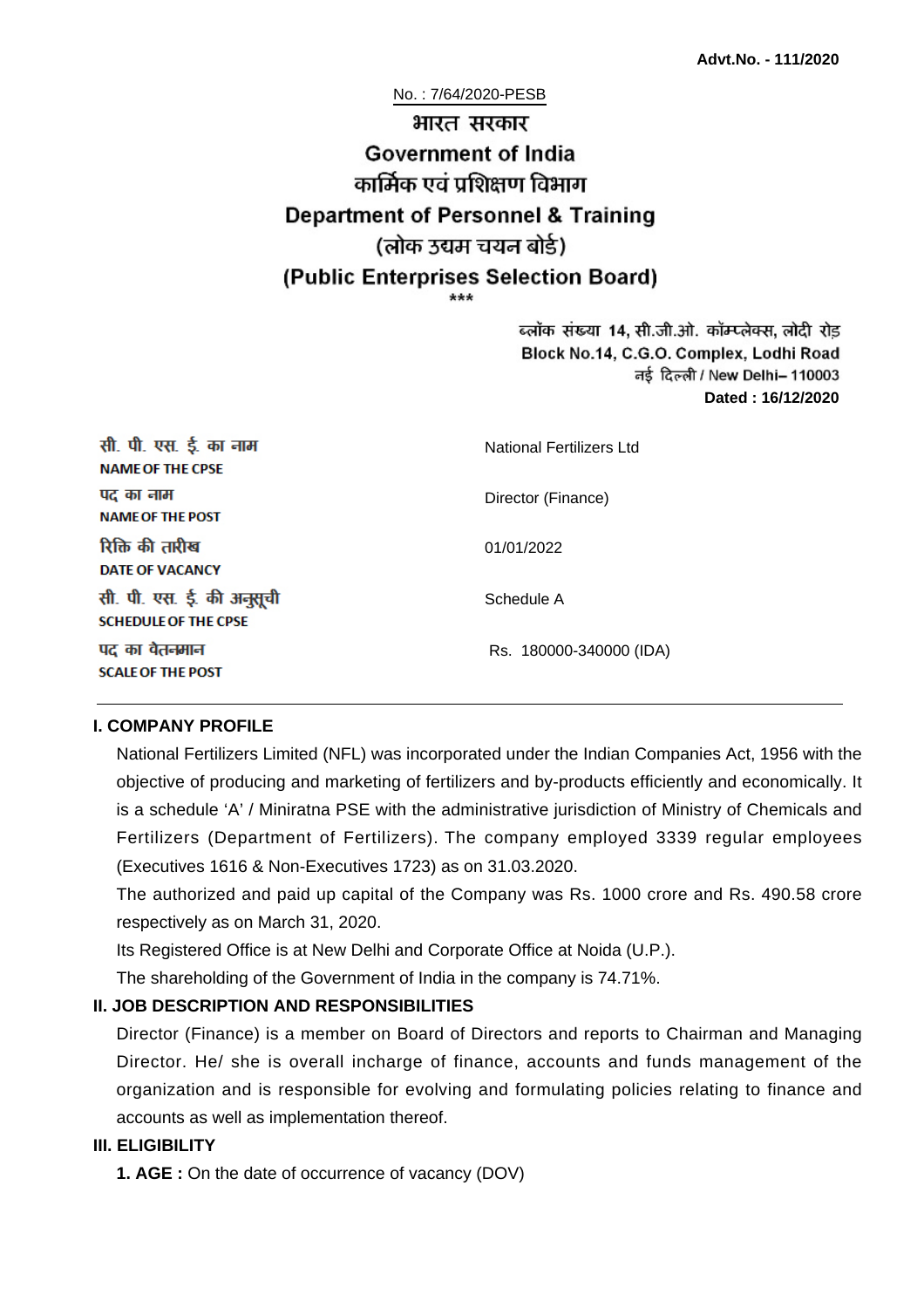| Age of superannuation 60 years |                                                                                             |                |                                                                                             |
|--------------------------------|---------------------------------------------------------------------------------------------|----------------|---------------------------------------------------------------------------------------------|
| <b>Internal</b>                |                                                                                             | <b>Others</b>  |                                                                                             |
| <b>Minimum</b>                 | <b>Maximum</b>                                                                              | <b>Minimum</b> | <b>Maximum</b>                                                                              |
| 45                             | 2 years residual service as on<br>the date of vacancy w.r.t. the<br>date of superannuation. | 45             | 3 years residual service as on<br>the date of vacancy w.r.t. the<br>date of superannuation. |

## **2. EMPLOYMENT STATUS:**

The applicant must, on the date of application, as well as on the date of interview, be employed in a regular capacity – and **not** in a contractual/ad-hoc capacity – in one of the followings:-

(a) Central Public Sector Enterprise (CPSE) (including a full-time functional Director in the Board of a CPSE);

(b) Central Government including the Armed Forces of the Union and All India Services;

(c) State Public Sector Enterprise (SPSE) where the annual turnover is \***Rs 2000 crore or more**;

(d) Private Sector in company where the annual turnover is **\*Rs 2000 crore or more. Preference would be given to candidates from listed Companies**.

(\* The average audited annual turnover of three financial years preceding the calendar year in which the post is advertised shall be considered for applying the approved limits)

## **3. QUALIFICATION:**

(i) The applicant should be a Chartered Accountant or Cost Accountant or a full time MBA/PGDM course with good academic record from a recognized University/Institution.

(ii) Officers of Organized Group 'A' Accounts Services [i.e. Indian Audit and Accounts Service, Indian Defence Accounts Service, Indian Railway Accounts Service, Indian Civil Accounts Service, Indian P&T Accounts & Finance Service and Indian Cost Accounts Service] working in the appropriate level are exempted from these educational qualifications.

(iii) Further, applicants from the Central Govt./Armed Forces of the Union/All India Services, will also be exempted from the educational qualifications as per (i) above provided the applicants have 'the relevant experience' as mentioned in Para 4(iii) below.

 In respect of applicants from Organized Group 'A' Accounts Services/Central Government/Armed Forces of the Union/All India Services, Chartered Accountant/Cost Accountant/MBA/PGDM will be a desirable educational qualification.

## **4. EXPERIENCE:**

(i) The applicant should have at least five years of cumulative experience at a senior level during the last ten years in the area of Corporate Financial Management/ Corporate Accounts in an organization of repute.

(ii) Applicants from Organized Group 'A' Accounts Services should have at least five years cumulative experience at a senior level during the last ten years in the area of Corporate Financial Management/ Corporate Accounts.

(iii) 'The relevant experience' in respect of applicants from Central Government/Armed Forces of the Union/All India Services would include at least seven years of cumulative experience at a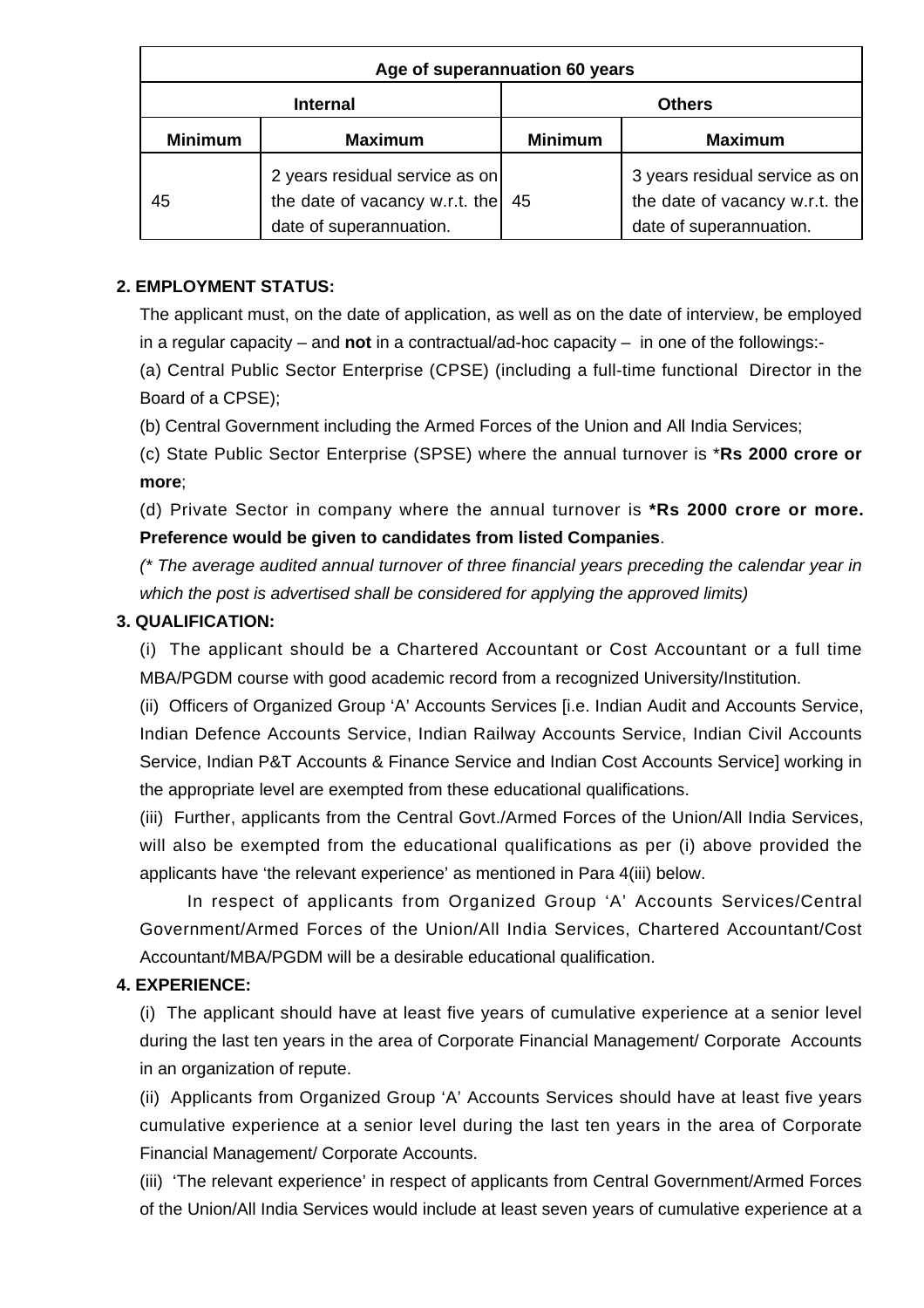senior level during the last ten years in the area of Corporate Financial Management/Corporate Accounts.

## **5. PAY SCALE:**

## **(a)Central Public Sector Enterprises-**

## **Eligible Scale of Pay**

- (i) Rs. 7250-8250 (IDA) Pre 01/01/1992
- (ii) Rs. 9500-11500 (IDA) Post 01/01/1992
- (iii) Rs. 20500-26500 (IDA) Post 01/01/1997
- (iv) Rs. 51300-73000 (IDA) Post 01/01/2007
- (v) Rs. 120000-280000 (IDA) Post 01.01.2017
- (vi) Rs. 18400-22400 (CDA) Pre-revised post 01.01.1996
- (vii) Rs. 37400-67000 + GP 10000 (CDA) post 01.01.2006
- (viii) Rs. 144200-218200 (Level 14) CDA post 01.01.2016

The minimum length of service required in the eligible scale will be one year for internal candidates, and two years for others as on the date of vacancy.

**(b)**

**(i) Applicants from Central Government / All India Services** should be holding a post of the level of Joint Secretary in Government of India or carrying equivalent scale of pay on the date of application.

**(ii) Applicants from the Armed forces of the Union** should be holding a post of the level of Major General in the Army or equivalent rank in Navy/Air Force on the date of application.

**(c)**

 **Applicants from State Public Sector Enterprises/ Private Sector** should be working at Board level position or at least a post of the level immediately below the Board level on the date of application.

## **6. CONDITION OF IMMEDIATE ABSORPTION FOR CENTRAL GOVERNMENT OFFICERS**

Central Government Officers, including those of the Armed Forces of the Union and the All India Services, will be eligible for consideration only on immediate absorption basis.

## **IV. DURATION OF APPOINTMENT**

The appointment shall be for a period of five years from the date of joining or upto the date of superannuation or until further orders, whichever is earlier.

## **V. SUBMISSION OF APPLICATIONS**

## **Applicants should submit their applications on-line only as per the format** .

**1.** The applicants should submit their applications through proper channel as follows:

(a) Government Officers, including those of the Armed Forces of the Union and All India Services: through Cadre Controlling authority;

(b) CMDs/MDs/Functional Directors in CPSE: through the concerned Administrative Ministry;

(c) Below Board level in CPSE: through the concerned CPSE;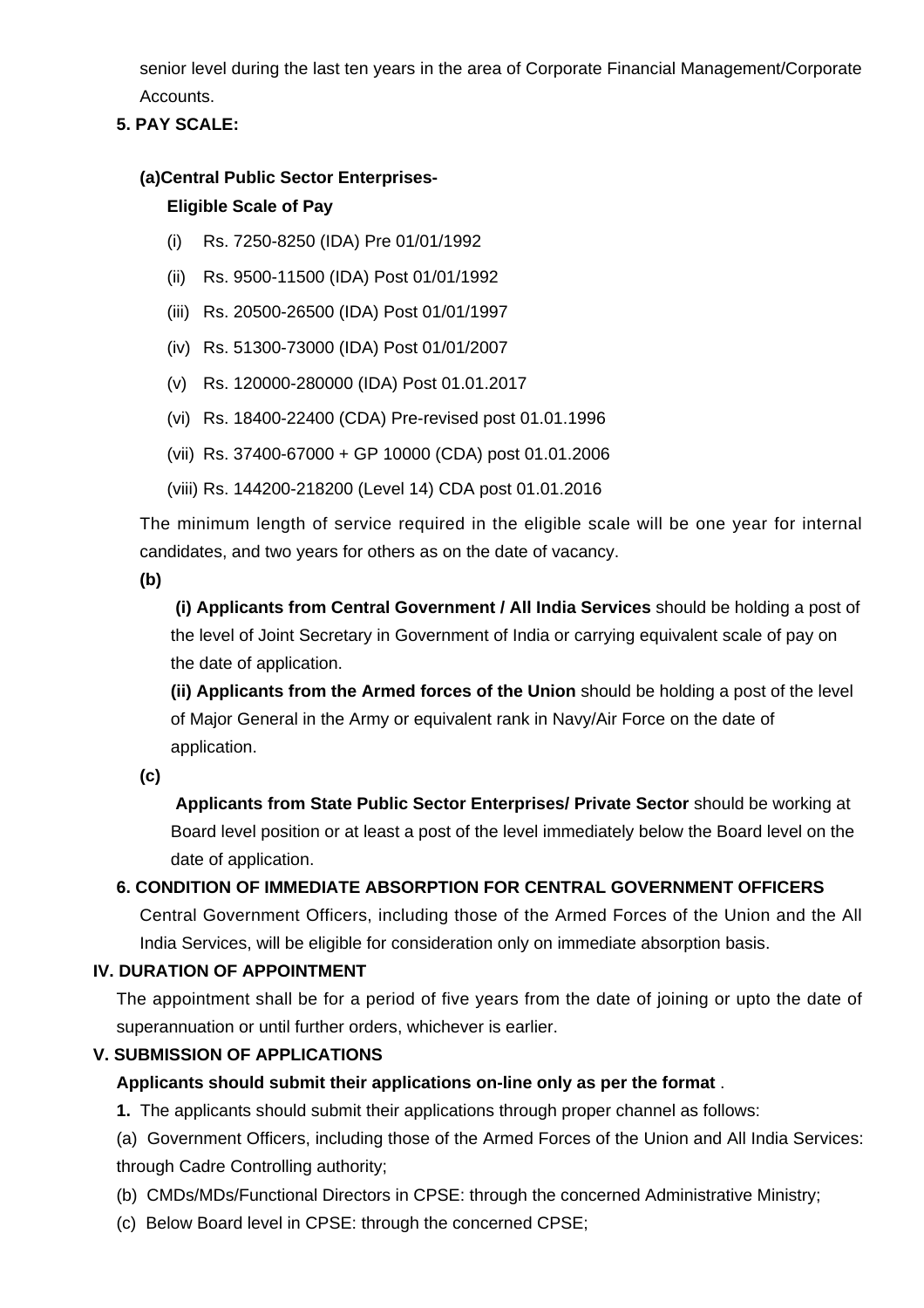(d) CMDs/MDs/Functional Directors in State PSE: through the concerned Administrative Secretary and Cadre Controlling Authority, if any, of the State Government;

(e) Below Board level in SPSE: through the concerned SPSE.

(f) Private Sector: directly to the PESB.

**2.** Applicants from Private Sector must submit the following documents along with the application form:

(a) Annual Reports of the Company in which currently working for the 3 financial years preceding the calendar year in which the post is advertised (**please provide URL or attach/enclose copies);**

(b) Whether the company is listed or not; if yes, the documentary proof (**please provide URL or attach/enclose copies);**

(c) Evidence of working at Board level or at least a post of the level immediately below the Board level;

(d) Self-attested copies of documents in support of age and qualifications;

(e) Relevant Jobs handled in the past with details.

## **VI. UNDERTAKING BY THE APPLICANT**

An applicant has to give an undertaking as a part of the application that he/she will join the post, if selected. If an applicant does not give such undertaking, the application would be rejected.

## **1. For candidates from Central Government/Armed Forces of the Union/ All India Services**

(a) The appointment is on immediate absorption basis.

(b) If a candidate conveys his/her unwillingness to join after the interview is held, he/she would be debarred for a period of two years from the date of interview, for being considered for a Board level post in any CPSE.

(c) Further, if a candidate conveys his/her unwillingness to join after the issue of offer of appointment, he/she would be debarred for a period of two years from the date of offer of appointment for being considered for a Board level post in any CPSE.

## **2. For candidates from CPSE**

a. If a candidate conveys his/her unwillingness to join after the interview is held, he/she would be debarred for a period of two years from the date of interview, for being considered for a Board level post in any CPSE other than the one to which the candidate belongs.

b. Further, if a candidate conveys his/her unwillingness to join after the issue of offer of appointment, he/she would be debarred for a period of two years from the date of offer of appointment for being considered for a Board level post in any CPSE other than the one to which the candidate belongs.

## **3. For candidates from SPSE/ Private Sector**

a. If a candidate conveys his/her unwillingness to join after the interview is held, he/she would be debarred for a period of two years from the date of interview, for being considered for a Board level post in any CPSE.

b. Further, if a candidate conveys his/her unwillingness to join after the issue of offer of appointment, he/she would be debarred for a period of two years from the date of offer of appointment for being considered for a Board level post in any CPSE.

**4.** In the above cases, no request for relaxation or otherwise would be entertained.